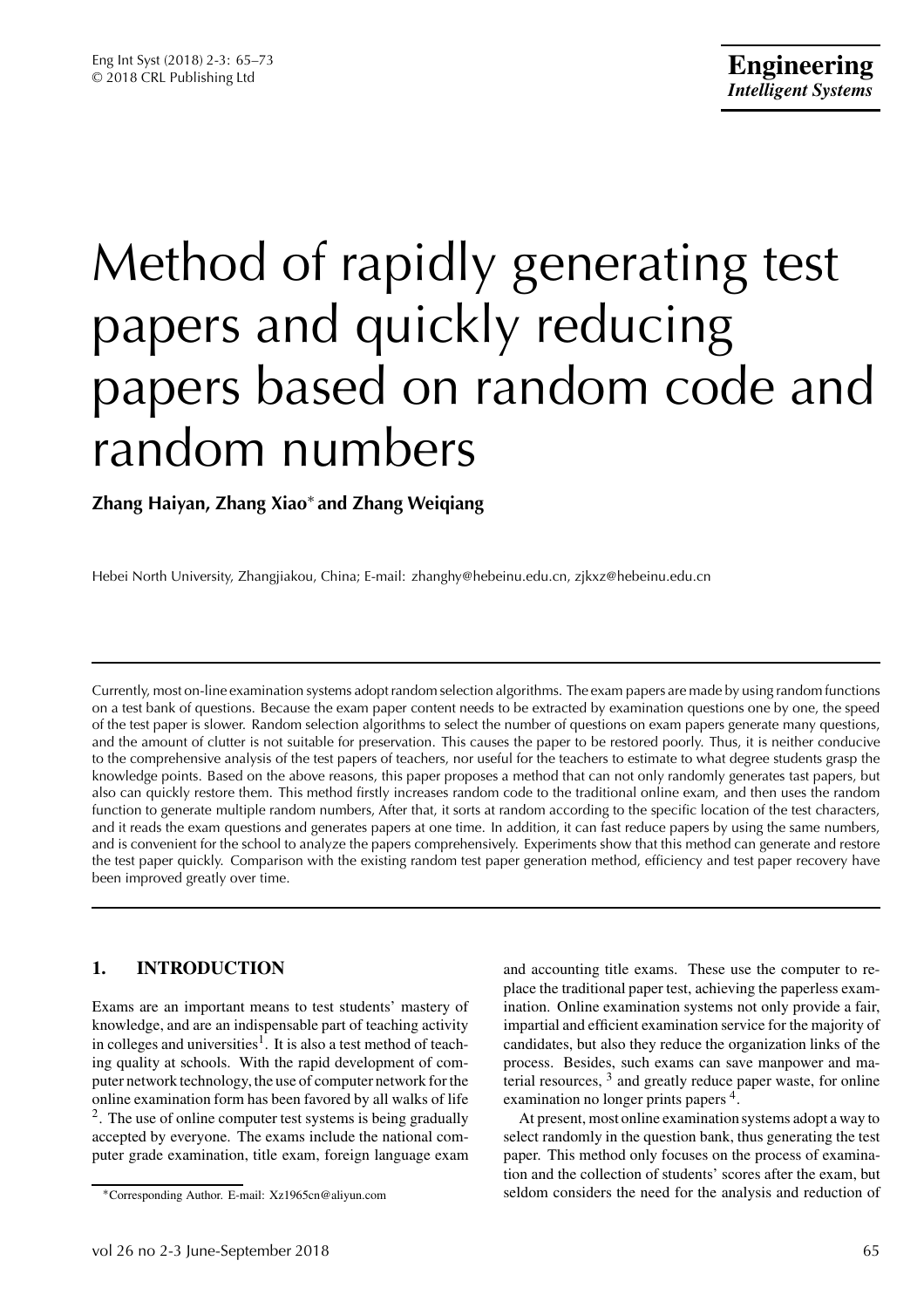the test paper after the examination. In addition, in the online examination, the examination paper is to be taken in a random way, and all questions on the paper need extracting one by one from the exam question bank. The extraction is completely dependent on the number of questions. The number of the questions on one test paper is in quantity and in disorder. Therefore, generating test papers can be slow. Teachers can not know each student's mastery of knowledge points very well. In view of this, the method based on random codes and random numbers to generate and reduce papers can quickly generate random test papers by randomly generating several numbers in the exam. After the students complete their exam papers and submit the answers, their exam can be read using the answers from the database. In this way, the exam results for the student can be found.

After the examination, the error distribution of examination questions can be analysed, identifying the examinee's mastery of knowledge [5]. At the end of the examination, thetest center can restore all the test papers. According to the error rate of the test papers, the teachers can directly analyze whether they have missed or not fully explained the knowledge points in the teaching process. The application of this method can provide effective data support for further teaching reform, so that teachers will understand what they should focus on in the future teaching process. What's more, students can better understand their shortcomings and spend more time in further studying their wrong questions in the exam, which can help make up their own knowledge gaps, so as to achieve the benign cycle in the way that tests promote both teaching and learning.

# **2. RESEARCH STATUS AT HOME AND ABROAD**

Online examination abroad is earlier and more popular. Some international giants' professional certification tests began to use it more than 10 years ago, such as Microsoft Certification Test, CISCO Certification Test, Red Hat Certification Test and so on. However, the online generating test paper algorithm is relatively simple, and the widely used random test paper generation algorithms consist of a random selection method and backtracking heuristic algorithm, or using the combination of both[6]. Based on the control index of the state space, the method of random selection works in the way that a computer calls the random function RAND (N) and generates a random number from 1 to N, then extracts the corresponding exam questions numbered N in the database according to the random number. Finally the extracted questions will be placed in the papers. By repeating this process, a set of test questions can be formed. The random selection algorithm is very simple, and it is also very easy to be realized, but the efficiency is very low. Creating a set of papers often needs to read the database many times. When a great muber of papers are needed, the test system server and database server will be under great pressure. Besides it is inclined to make the candidates wait for a long time in the large-scale test, and impact examinee' mood, which may lead to poor performance. In addition, the random number generated may occur repeatedly, if not controlled, the composition of the test paper is prone to repeat examination questions [7]. When generating a test

paper, frequently querying whether the test paper is extracted will not only affect the speed of the test paper generation, but also cause great pressure on the examination system, which will cause the server crash and lead to an exam failure. The backtracking heuristic algorithm is to record the state generated by random selection, and then to release the state type of the previous record after search failure, and then generate a new state according to a certain change rule [8]. The program of realization of this algorithm is much more complex and the questions are lack randomness. The efficiency of the algorithm is related to the database size. When the database is small, rate of succeeding in generating papers by backtracking algorithm is high. However, the repetition rate of exam papers will naturally be high. The greater the database is ,the longer the exam paper generation time. So it is not suitable for large-scale exams [9].

At present, computer technology online examinations will be promoted as a new application in China, such as the National Computer Rank Examination, Professional Title Computer Test, Professional Title Foreign Language Test and Accounting Title Examination. In colleges and universities, computer online examination is gradually being used instead of traditional paper tests, especially in adult education. which can solve the inconvenience of the examinees in different areas. Most of the online examination system used in domestic universities is the integrated test module in educational administration system. Algorithm generating paper mostly adopt the random selection algorithm. After the examination, the paper analysis function only has statistics on the score distribution. The analysis of test papers is single, and lack of a comprehensive analysis on the test papers. The main reason is that there is no method which can not only generate test papers at random but also quickly restore them. It is because of this root that led to the lacking of paper restoring function in the online examination system. Theses and research on papers restoration are scarce. Exams are just a tmeans of testing learning effect, and cannot be used to reflect the knowledge omission of the day-to-day teaching activities. Thus, this paper proposes a method to quickly generate and restore test papers based on a random code and random number.

# **3. ALGORITHM**

## **3.1 principles of this method**

The method is to be realized by optimizing the principle of a random selection method. This work uses a small number of random numbers and sorting function of the database query to realize a random sequence. Random ordering is instead of random selection in the random selection method. Both have strong randomness from the selection results, but in system optimization, this method is better than the random selection method. This method usually seperates the application server from the database server in the examination system to deploy. The application server and database server are in need of a large consumption of system resources in the method of random selection. The two servers' task allocation is not balanced, and they can not effectively play their respective advantages. The application server is responsible for selecting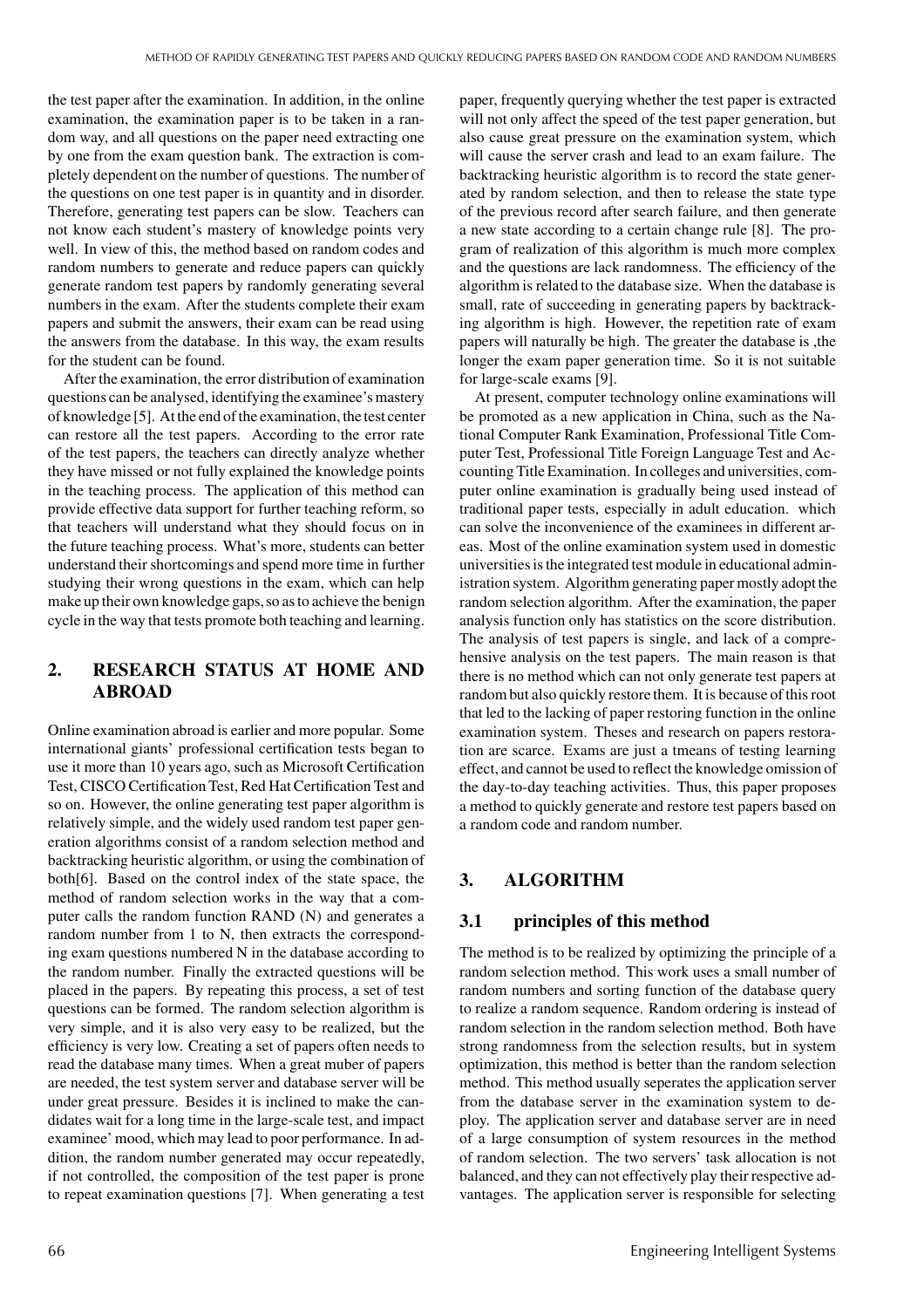the examination questions randomly, checking the selected questions and controlling the process of the examination and so on. The application rate of the server CPU resources is high. The database server is only responsible for extraction of test questions one by one according to numbers. The rate of the use of CPU server resources is low. There are higher requirements on disk I/O. When a large number of papers are generated, application server CPU and memory often become the bottleneck of the system. The database server does not need too strong operation ability but frequent read operation, easily lead to I/O disk bottleneck. Through the experiment, the application server CPU utilization rate is more than 3 times higher than the database server CPU if the random selection algorithm online examination system in adopted. In the disk I/O database server is 4∼5 times higher than the application server. The two servers' hardware resource usage is very uneven, and it's extremely easy to cause the application server crashes in high concurrent environment. The big problem of the database server reads the data delay.

This method increases a random code field in each question, by producing a random ranking position, then using the position character in random code to sort the question bank, thus realizing the exam. In Table 1 examples (only part of random codes displayed, using a sort of characters), the examination questions in the question bank are arranged by the order of entry (the number of examination questions from small to large). The sorting of the examination questions changes with the first character sort. The order of examination questions is changed to: 9, 2, 7, 5, 10, 3, 4, 6, 1, 8; after sorting with the second characters, the order of the exam is changed to: 3, 1, 7. 6, 10, 9, 4, 2, 8, 5; after sorting with the third characters, the order of the exam is changed to: 6, 8, 10, 5, 9, 4, 7, 3, 2, 1. By observing the results of the three sorts, the use of this method can be randomly confused from the question bank, since the order of the three questions are not the same. When the first character is sorted, the first characters of question 3 and 10 are the same. At this point, you can use the other two characters to sort them. By using the characters of 3 different positions in the experiment, the sorting result is more random and the question bank has a better result.

In addition, in the use of this method, the utilization ratio of the application server and the database server system is significantly lower than the use of random selection method, and the two server resource utilization is more balanced. This method reassigns server tasks. The application server is only responsible for generating a few fixed range of random numbers and test control, and does not need to check the question repeat. The database server takes advantage of its quick sort, and is responsible for the process leading to confusion. When the test paper is generated, the test question is turned into a one-time read, and the database server disk I/O operation will be greatly reduced. The utilization rate of CPU resources will be reduced by more than 50% through the experiment. The utilization rate of the database server CPU will increase slightly, and the disk I/O operation will be reduced by about 80%.

# **3.2 Generation of random codes**

Random code is the core of this method to generate test papers randomly. When the test paper is generated, the scrambled process is based on random code character arrangement, which is no longer related to the test number. The random code of all questions need fixed length and different character arrangement. If there is the same test question with random code, the test paper may cause the exam questions to be disturbed, and the questions of the same random code will be adjacent. The characters of the random code are commonly used characters, which consist of lowercase letters, uppercase letters and numbers from 0 to 9. The total length of the random code is 62 fixed characters, and the random code is composed of 62 different characters in order to increase the question bank space. Random code generation method ([10] based on LAMP technology architecture) uses the range function to generate lowercase alphabet array L, uppercase alphabet array U, number 0 to 9 array N. Then the array\_merge function is used to merge three arrays of L, U, and N to create a new array, And the array is randomly scrambled with the shuffle function, and then the implode function is used to merge the array into a string [11] At last a random code can be generated. The generation process of random code is shown in Figure 1.

\$L=range ('a','z'); / / array generated lowercase letters

\$U=range ('A','Z'); / / array generated uppercase letters

 $N = range (0, 9)$ ; // generate 0 to 9 digital array

\$NEWARRAY=array\_merge (\$L, \$U, \$N); / / with combined array of three arrays

Can also be used to produce / / - combination, \$NEWAR-RAY=array\_merge (range ('a','z'), range ('A','Z'), range (0, 9));

Shuffle (\$NEWARRAY); / / array element order disrupted combination

\$randStr=implode (\$NEWARRAY); / / will be merged into a string array combination

You can also use more concise random code generation methods,such as using the str\_shuffle function to directly shuffle strings that contain uppercase and lowercase letters and numbers. For example:

\$str='ABCDEFGHIJKLMNOPQRSTUVWXYZabcdefgh ijklmnopqrstuvwxyz0123456789';

## \$NEWARRAY =str\_shuffle(\$str);

By repeated execution of the process, 10 random codes are obtained ten times, as shown in Table 2.

Through the observation of the 10 performance results, we find that the random codes generated each time are different. The randomness of the characters composed of random codes is larger. Three base arrays and of combinatorial array will not change when generating random codes, which can be defined as a global variable. A new random code can be generated each time a shuffle function is executed. The space of generating random codes when using this method determines a single question bank space. The random code space generated by this method is huge, and the probability of repeated random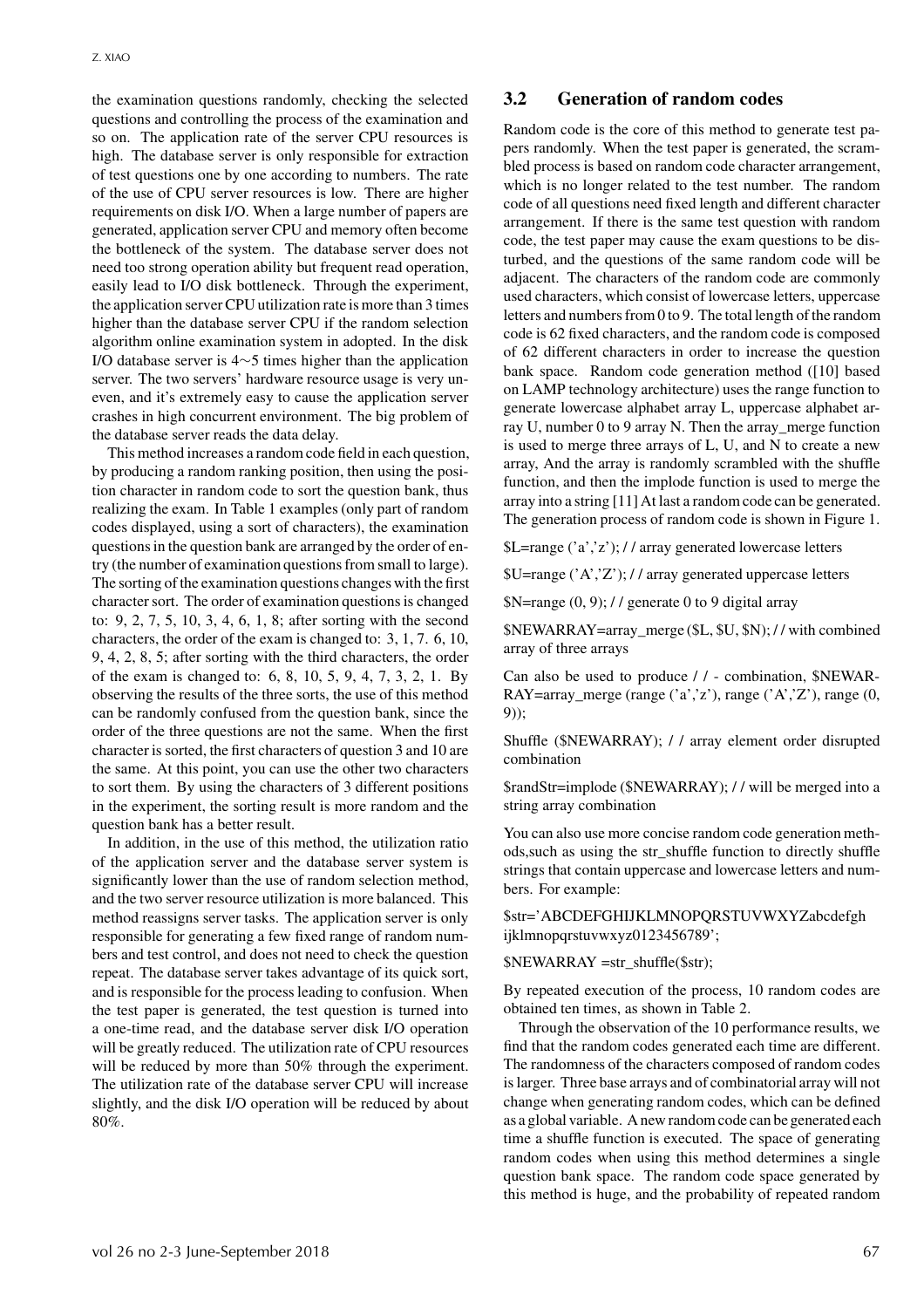| Examination<br>number | Random code              | Sort by first characters |              |           | Sort by second characters | Sort by third characters |             |  |
|-----------------------|--------------------------|--------------------------|--------------|-----------|---------------------------|--------------------------|-------------|--|
|                       |                          | Sort                     | Examination  | Sort      | Examination               | Sort                     | Examination |  |
|                       |                          | character                | order        | character | order                     | character                | order       |  |
|                       | sGqedv8fHEWbk7J0XVCzDKZO |                          | 9            | Α         |                           |                          | n           |  |
|                       | OigdP0349C1pLInHESu6koV5 | $\lambda$                |              | G         |                           | Ð                        | x           |  |
|                       | gAaBLJ8qSP6f4KpbMdtI9NyR | e                        |              |           |                           |                          | 10          |  |
| 4                     | ifYOodgS6m2UHJZLV8Rh5FrC |                          | 5            | Ω         | 6                         | Ω                        |             |  |
|                       | fyOLn4YVmh8ApM3wlZv9s6zB | g                        | 10           | R         | 10                        | ∩                        | 9           |  |
| 6                     | rOCMIDk2HZFdeQcxsLlBjbiU | g                        | 3            | V         | $\mathbf Q$               | Y                        |             |  |
|                       | eJZjFnICxDyfGrs9Y185zkTa |                          | 4            |           | 4                         | Z                        |             |  |
| 8                     | vlDJtp54HGhWFwYO6ZQmBXLz |                          | <sub>b</sub> |           |                           | a                        |             |  |
| 9                     | 8VQ6v0XoBRlmghxPnUsDK2ET | s                        |              |           | 8                         | g                        |             |  |
| 10                    | gRJ4QoWUtL0qXerdc1pE7P5Z |                          | 8            |           |                           |                          |             |  |





Figure 1 Random code generation processImplementation code.

### Table 2 Random code.

| Results of the first execution | sGqedv8fHEWbk7J0XVCzDKZO6McRrTwtipnBF2Y1lg3hSaIxPL4NouyQjAmU59 |
|--------------------------------|----------------------------------------------------------------|
| Second execution results       | OigdP0349C1pLInHESu6koV5ZYBsflrzhaJtcMRm2xNwUqXGey7jvW8DAFQbTK |
| Results of the third execution | gAaBLJ8qSP6f4KpbMdtI9NyRT1ZrCuYDWF7swmx30ehkEQ5zVXcHiOUonj2lGv |
| Fourth execution results       | ifYOodgS6m2UHJZLV8Rh5FrCcjNAvI97eBDyw0nGaXqlTWKszPQ1tEku4pMbx3 |
| Results of the fifth execution | fyOLn4YVmh8ApM3wlZv9s6zBNDqKj17o0xRFEQrXIP5bugakeGt2WcHUJSidTC |
| Results of the sixth execution | rOCMIDk2HZFdeQcxsLlBjbiUJuNvqVn3p7KgPz019AafYwGSTWhERXmto6854y |
| seventh execution results      | eJZjFnICxDyfGrs9Y185zkTahEAQtSlmuM72Ld30XbiHwUOBpVP6cvqNoKWR4g |
| eighth execution results       | vlDJtp54HGhWFwYO6ZQmBXLz0kf738rAbETSaocVnj1dUIRKMNPxsiuCqy2g9e |
| Ninth execution results        | 8VQ6v0XoBRlmghxPnUsDK2ETFrfcdYAjWyZ7wL5bqup1GHkIOeJt93M4CSazNi |
| Tenth execution results        | gRJ4QoWUtL0qXerdc1pE7P5ZNyIjFlx2KVDwz8O3kY9HsGnivmA6BTfbSMaChu |
|                                |                                                                |

code is very low. The space calculation formula of random code is as follows:

$$
A_n^m = n(n-1)(n-2)\cdots(n-m+1)
$$
 (Formula1)

Both  $n$  and  $m$  in the formula are 62, that is, the factorial of 62. By calculating, the number of random codes generated by this way is 3.146997326038794e+85, which is huge enough to meet the needs of any item bank. So when we use this method to generate random codes, we don't need to consider the problem of random code space being not enough. Although the probability of generating the same random code is very low, random codes still need to be checked whether there is duplication. If there is a need to regenerate, the random code is generated when the question bank examination is entered, although duplication will be checked, it does not affect the examination process.

#### $3.3$ 2.3 test paper generation

In the process of generating test papers, it is necessary to generate at least 3 random numbers of specified ranges and unequal random numbers. They are R1, R2, R3, and the ranges of three random numbers are 1 to  $62$  (including 1 and  $62$ ), and the interval representation is U1, 62Y. Test assembly is done by three random numbers corresponding to the location of the random code in a test paper. The query command of SELECT and additional ORDER BY can be used to query the question library. The result of the final database query is a disorganized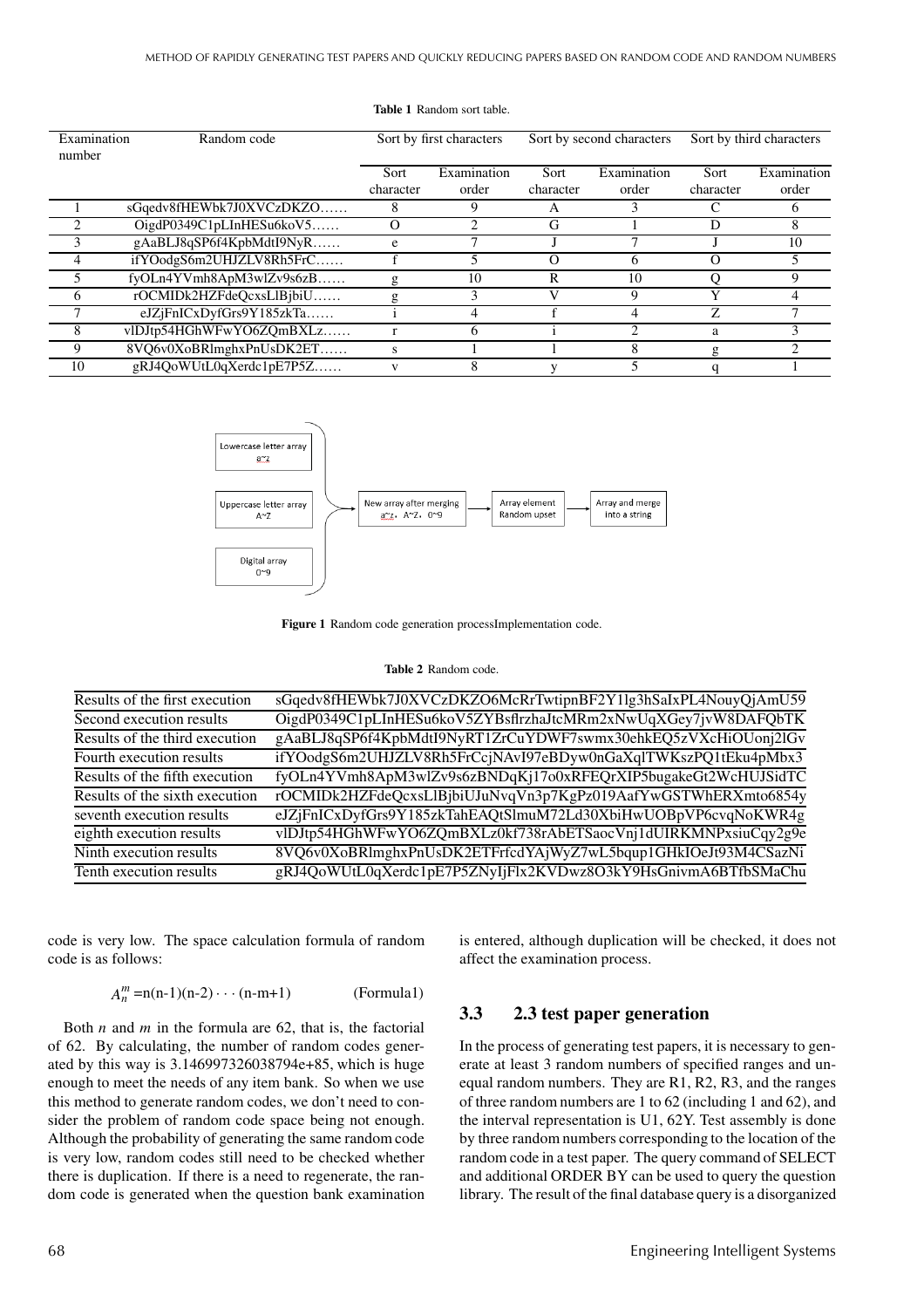examination. According to the test questions requires, a set of papers can be composed by reading the corresponding number of questions from the query results. In sorting, different database systems have different case sensitivity. In an insensitive database system, it defaults the lowercase and uppercase of the same letter is the same, for example, the alphabetical "a" and "A" are sorted by the same character. In this case you need to adjust the configuration file of the database to open the case sensitive. You can also use the ASCII function to sort specific location characters into ASCII code values to sort. The decimal value of the converted letter "a" is 97, and the decimal value of the letter "A" is 65, ranking in alphabetical sequence of ASCII code. In this example, by changing the character set of the MySQL database to utf8\_general\_cs, the MySQL database can distinguish the field contents from the case.

Using three random numbers in this method is for the purpose of preventing repeat of specific ranking position characters. If a repeat character appears in a sort, it can be sorted by the second characters, and so on. Theoretically, three random numbers can be used to make up 37820 different sets of test papers. It is enough for the general test. The space calculation formula of the test paper generation is as follows:

$$
A_{62}^3 = \frac{62}{(62-3)} = \frac{62 \times 61 \times 60 \times \dots1}{59 \times 58 \times \dots1} = 37820
$$

*(*Formula2*)*

If the test paper space is not large enough, the test space can be increased by increasing the number of random numbers. For example, 5 random numbers can be used to produce 6471002 sets of test papers, and the calculation formula is changed into the following:

$$
A_{62}^{5} = \frac{62}{(62-5)} = \frac{62 \times 61 \times 60 \times \dots1}{57 \times 56 \times \dots1} = 6471002
$$
\n(Formula3)

The core code of the test paper composition (taking the PHP+MySQL environment as an example to form a set of 100 test papers):

/ /Three random numbers

\$r1=rand (1,62);

\$r2=rand (1,62);

\$r3=rand (1,62);

// Through the cycle to verify whether the three random numbers are repeated, if there is duplication to regenerate two random numbers, until the three different random number are not the same.

While (\$r1==\$r2 \$r2==\$r3 \$r1==\$r3 ||||) {

\$r2=rand (1,62);

\$r3=rand (1,62);

}

// take the top 100 questions on the database query to generate papers

\$query='SELECT question,questionitem,examorder,randcode FORM tb\_exam ORDER BY SUBSTRING(randcode, ?, 1)

ASC, SUBSTRING(randcode, ?, 1) ASC, SUB-STRING(randcode,?,1) ASC LIMIT 0,100';

// Generate preprocessed SQL commands, using preprocessing to prevent SQL injection

\$stmt=\$con-*>*prepare(\$query);

// Bind three plastic parameters, r1, r2, r3

\$stmt-*>*bind\_param('iii', \$r1,\$r2,\$r3);

\$stmt-*>*execute();

\$stmt-*>*store\_result();

\$stmt-*>*bind\_result(\$question,\$questionitem,\$examorder, \$randcode);

// The two dimensional array of test questions is stored, and the test questions are put into the two-dimensional array by traversing the query results to generate the test questions array

\$result=array();

while (\$stmt-*>*fetch()){

\$result[]=array( 'question'=*>*\$question, 'questionitem'=*>*\$questionitem,

'examorder'=*>*\$examorder, 'randcode'=*>*\$randcode );

}

Through practice, in the test bank with 1500 questions, this method is used to form randomly two sets of test papers with 100 questions. The random numbers are generated and the questions number of the test paper are listed as follows.

When the random number is obtained:  $r1=12$ ,  $r2=38$ , and r3=22, the test paper is numbered as:

1012, 1317, 523, 614, 116, 402, 374, 1318, 367, 28, 989, 1219, 700, 1244, 854, 1017, 1072, 1328, 1048, 946, 529, 806, 1201, 773, 597, 50, 537, 1359, 899, 1308, 811, 1113, 468, 742, 1047, 715, 639, 1046, 518, 36, 981, 603, 295, 447, 288, 1390, 478, 1034, 814, 875, 1156, 94, 1475, 1336, 1407, 530, 616, 391, 677, 713, 958, 352, 1356, 752, 18, 785, 166, 676, 859, 371, 673, 500, 927, 57, 1088, 617, 824, 1256, 247, 275, 1090, 297, 1316, 1123, 152, 84, 93, 538, 829, 1223, 282, 1313, 569, 810, 513, 1466, 395, 549, 756, 784

When the random numbers are:  $r1=29$ ,  $r2=62$ ,  $r3=11$ , the test questions are numbered:

783, 484, 1221, 1160, 351, 1301, 1345, 1087, 447, 513, 79, 758, 1233, 1176, 1019, 269, 1314, 655, 1295, 838, 1208, 947, 282, 1403, 251, 970, 287, 972, 553, 1470, 1089, 197, 70, 1195, 108, 159, 434, 378, 793, 82, 1094, 545, 1338, 209, 1379, 1184, 147, 64, 595, 528, 1321, 132, 1269, 396, 1054, 1092, 256, 487, 568, 577, 1154, 536, 731, 456, 823, 284, 1325, 476, 113, 370, 619, 646, 1332, 542, 1369, 437, 94, 813, 1481, 678, 684, 55, 1472, 937, 629, 772, 1076, 1303, 1307, 505, 904, 590, 679, 713, 733, 143, 1001, 330, 31, 943

By comparing the numbers of two sets of test papers, the scope of the random selection of the examination questions is wide, and the examination question extraction is more dispersed [12]. Through practice, when generating a large number of test papers, statistics on the questions drawn show that the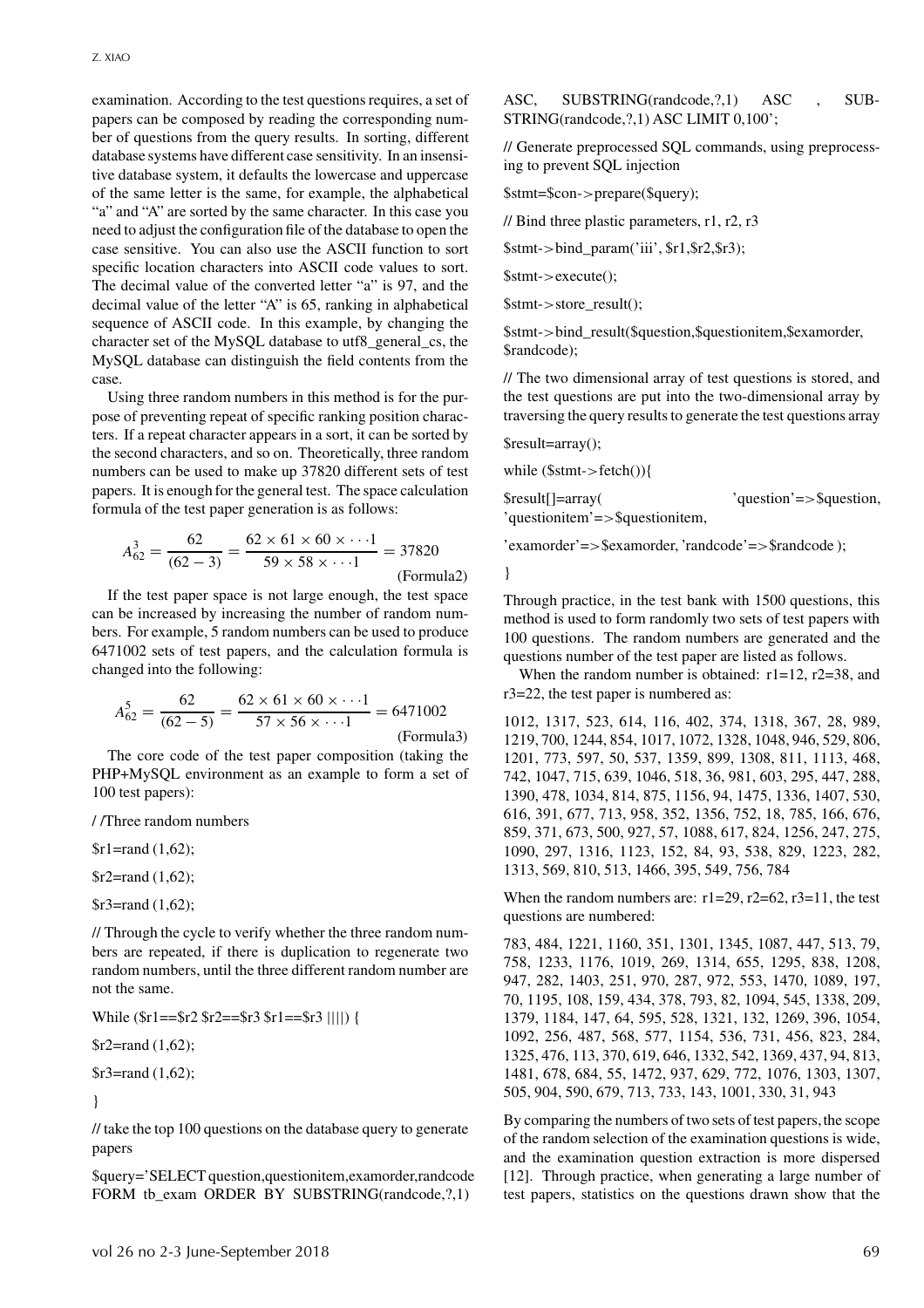repetition rate of test questions in any two sets of test papers is about 5%. The probability of random extraction in the question bank is more balanced, and no part of the examination questions will be frequently pumped, since the other questions are less frequently used.

## **3.4 test paper reduction**

When the candidates hand in their papers, the three random numbers will be stored in the form of "AABBCC". When the number is a single digit, the number "0" should be added to the front. The final 6 digit string is formed. Only 6 bit numeric strings need to be decomposed when the test paper is restored. Three random numbers are used to regenerate the test paper to restore the test paper. The complete reduction of students' answer papers can be achieved by using the answers submitted by the students in the process of reduction. The rate of accuracy was 100% by repeated test papers.

## **3.5 Scalability of methods**

This method has strong expansibility. If we don't change the number of random numbers, we can increase the test space and enhance the randomness of selection test questions. We can extend the method in the following two ways.

Firstly by random ordering: when the test paper is generated, the examination questions use the ascending order of 3 random code characters by default (ASC). At the time of sorting, three random code characters can be randomly ordered, that is, randomly generating a sort keyword ASC (ascending) and DESC (descending), which can be directly used in three binary expression, such as rand  $(0,1) =1$ ? 'ASC': 'DESC'.

After the use of random ordering, the original 6 bits need to be changed to 9 bits when three random numbers are saved in the form of "AAXBBXCCX". "AA", "BB", "CC" are three random numbers. X represents 0 and 1 for random ordering, 0 for ASC (ascending) and 1 for DESC (descending). For example, the save string is "160491570", representin 16th bit ascending, 49th - bit descending, and 57th - bit ascending to order questions in the question library.

Secondly, random read position: It starts by default from the first section of the database query result when reading the exam questions. Test papers are completed by reading the the amount of papers required once. Here you can generate random read position to increase the exam extraction uncertainty. Random reading position calculation method is random number generating 0 randomly (MySQL database query result set first record numbered 0) to N Random. When reading the examination questions the starting point is the location of the random number. Test papers are completed by reading the the amount of papers required at one time. The calculating formula of N is as follows:

$$
N = \left[ X \times \left( 1 - \frac{Y}{X} \right) \right]
$$
 (Formula4)

Among them, *X* is the total amount of the questions in the question library. *Y* is for the paper quantity, the use of it must be satisfied: $1 \le Y < X$ , otherwise there is no meaning.

Through the experiment, in a question band with 1500 exam questions, we can use this method to make up test papers for

100 thousand times, each set of paper with 100 questions. By using the random reading position method, the probability of the test in the question bank is more balanced. The equilibrium rate is 1.83 when the random read position is not used, and the equilibrium rate changes to 1.24 when it is used. In this case, the method of calculating the equilibrium rate is the number of times / the least in the number of pumping in the question bank. The closer the calculation results is towards 1, the more balanced the test question extraction is.

In the random read position, the length of the string is saved when saving three random numbers will become unfixed, because of the random reading of the location N, the range generated is directly related to the size of the question library. The character length is not fixed. In order to distinguish a string generated from a random sort, it is saved in the way of "AABBCC|N". For example, the saved string is "093759|157", which means 9th bits, 37th bits and 59th bits of random code are arranged in ascending order, and 157th questions are read from query.

# **4. TEST PAPER GENERATION EXPERI-MENT**

In order to embody the efficiency of the test paper of this method and the traditional method to generate the test paper, we conduct the simulated test paper test separately. There are 1500 questions in the the experimental question bank and the number of examination questions in each set of papers is 100. The hardware configuration of the experimental environment is: processor: Inter i7-4790 3.6GHz, memory: 16GB, hard disk: Sansung SSD 120G; experimental software environment: operation system Windows 10 Enterprise Edition, Apache 2.4.23, PHP 5.6.28, MySQL 5.5. In order to get more accurate data in the experiment, it is done by 5 times to generate 50 sets, 100 sets, 500 sets, 1000 sets, 2000 sets of test papers respectively, and the time spent in each batch test is recorded. Finally, the average time consumption of each experiment was calculated. The experimental data are shown in Table 3.

In Table 3, under the same experimental conditions, by comparing the traditional random generation of test paper and the way of batch production of test paper, we can find that this method is more efficient than the traditional random generating test paper, and the working efficiency can be increased by several times.

## **5. PROMOTION AND APPLICATION**

From February in 2016 to the present, this method has been applied to a college to carry out a network examination on some of the courses and to record and count the specific applications. See Table 4.

In the years of 2015, 2016 and 2017, 1000 students at this college were randomly selected for a online examination service satisfaction survey, [13], the results of the survey are shown in Table 5.

The statistical data in Figure 2, Figure 3 and Table 4 show that this method has strong practicability, and can fully meet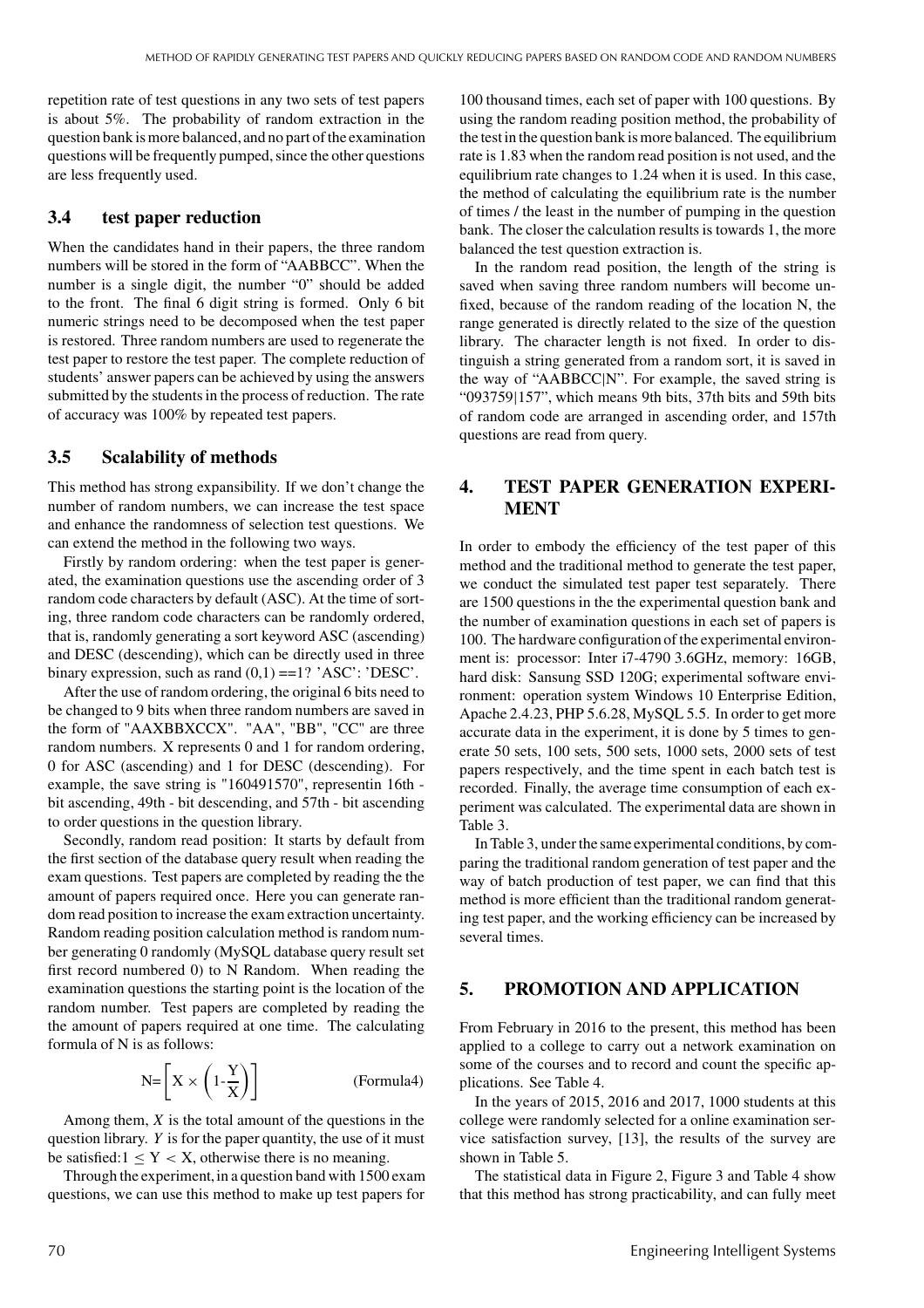| <b>Generated</b><br>quantity<br>(set) | <b>Traditional</b><br>mode<br>(second) | This method<br>(seconds) | reduce hours<br>(seconds) | <b>Efficiency</b><br>promotion |
|---------------------------------------|----------------------------------------|--------------------------|---------------------------|--------------------------------|
| 50                                    | 5.9560                                 | 0.2268                   | 5.7292                    | $96.2\%$                       |
| 100                                   | 11.9211                                | 0.5495                   | 11.3716                   | 95.4%                          |
| 500                                   | 59.4371                                | 3.6501                   | 55.7870                   | 93.9%                          |
| 1000                                  | 120.1113                               | 7.9561                   | 112.1552                  | 93.4%                          |
| 5000                                  | 242.3253                               | 14.5351                  | 227.7902                  | 94.0%                          |

Exam subjects: English (1) Question type: single choice question Quantity: 100 Test time: 100 minutes Time of submission: 21:18 in November 7, 2017 | 文卷

| 1. ( ) If you are not sure about the price of the restaurants, what should you do?<br>a. Ask to post a menu in the window<br>b. Just ask the price range<br>C. Ask to see a menu before you sit down at a table |  |
|-----------------------------------------------------------------------------------------------------------------------------------------------------------------------------------------------------------------|--|
| 2. () Jack has been for tow weeks.<br>a, on holiday<br>b. on the holiday<br>C. in holiday                                                                                                                       |  |
| , you will not learn your lessons very well.<br>3. () If you don't go to school<br>a. properly<br>b. finally<br>C. regularly                                                                                    |  |
| 4. () I' m learning French, but I still can' t speak it.<br>a. properly<br>b. normally<br>C. usually                                                                                                            |  |
| 5. () When the children were very young,<br>A. they didn't know who Father Christmas was<br>B. they knew that Father Christmas wasn't real<br>C. they thought their father was Father Christmas                 |  |
| 6. ( ) Could I borrow that book when you' ve finished .<br>a. reading<br>h. to read                                                                                                                             |  |

**Figure 2** The examination papers of the network examination of a university.

| U. D. the other<br>$\cup$ a. the rest                    |                                   |                                                                                                                          |        |
|----------------------------------------------------------|-----------------------------------|--------------------------------------------------------------------------------------------------------------------------|--------|
| 6. ( ) A large part of the book is very interesting, but | is not in.                        |                                                                                                                          |        |
| C. Was to be done<br>U. to be done<br>$Q$ a. to do       |                                   |                                                                                                                          |        |
| 5. () Did he say anything about how the work ?           |                                   |                                                                                                                          |        |
| C. give up<br><b>B.</b> put off<br>U.A., carry on        |                                   |                                                                                                                          |        |
| 4. () The word "quit" in the passage means "             |                                   |                                                                                                                          |        |
| C. usually<br>U. b. normally<br>a. properly              |                                   |                                                                                                                          |        |
| 3. () I' m learning French, but I still can' t speak it. |                                   |                                                                                                                          |        |
| C. What<br>D. Where<br>(a) a. whether                    |                                   |                                                                                                                          |        |
| 2. () Without even thinking about                        | he was doing, he stopped the car. |                                                                                                                          |        |
| C: succeeded<br>b. to succeed<br>a. succeeding           |                                   |                                                                                                                          |        |
| 1. (JShe is likely                                       |                                   |                                                                                                                          |        |
| pxam amplects: puRjisp (j)                               |                                   | Question type: single choice question Quantity: 100 Test time: 100 minutes Time of submission: 21:18 in November 7, 2017 | anpuis |

## **Figure 3** Network examination papers of a college.

**Table 4** Record statistics table.

| time    | Number of<br>subjects | <b>Examination</b><br>students | Group<br>volume | Average volume<br>group time    |
|---------|-----------------------|--------------------------------|-----------------|---------------------------------|
| 2016-06 | 11                    | 6283                           | 69113           | $0.0105$ A秒                     |
| 2016-10 | 16                    | 6541                           | 104656          | $0.0180A$ 秒                     |
| 2017-06 | 14                    | 6541                           | 91574           | $0.0140$ A $^{\rm \textit{\#}}$ |
| 2017-10 | 16                    | 5988                           | 95808           | $0.0188A$ 秒                     |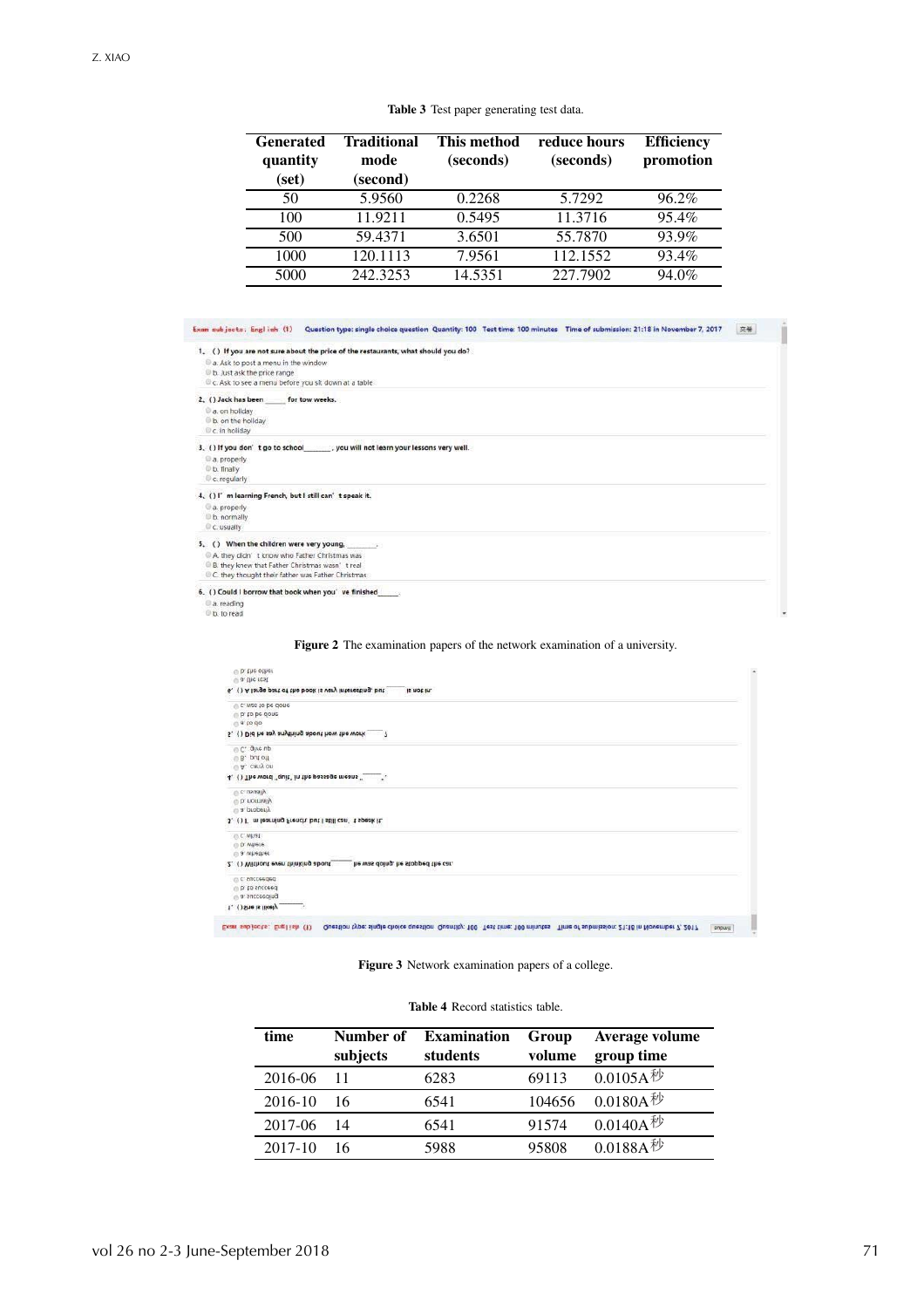| <i><u><b>Ouestionnaire</b></u></i> | Very good proportion |       | Good proportion |       | General proportion |       |       | Poor proportion |       |       |      |      |
|------------------------------------|----------------------|-------|-----------------|-------|--------------------|-------|-------|-----------------|-------|-------|------|------|
| Projects                           |                      |       |                 |       |                    |       |       |                 |       |       |      |      |
|                                    | 2015                 | 2016  | 2017            | 2015  | 2016               | 2017  | 2015  | 2016            | 2017  | 2015  | 2016 | 2017 |
| System                             | 9.50                 | 27.10 | 36.70           | 18.50 | 42.10              | 46.90 | 24.60 | 26.50           | 14.90 | 47.40 | 4.30 | 1.50 |
| Access                             |                      |       |                 |       |                    |       |       |                 |       |       |      |      |
| Examination pa-                    | 8.50                 | 45.10 | 48.30           | 16.70 | 42.90              | 45.50 | 23.10 | 7.50            | 5.70  | 51.70 | 4.50 | 0.50 |
| per                                |                      |       |                 |       |                    |       |       |                 |       |       |      |      |
| Generate                           |                      |       |                 |       |                    |       |       |                 |       |       |      |      |
| Answer<br>ques-                    | 12.80                | 19.70 | 23.10           | 27.50 | 31.60              | 36.90 | 30.10 | 41.70           | 35.20 | 29.60 | 7.00 | 4.80 |
| tions                              |                      |       |                 |       |                    |       |       |                 |       |       |      |      |
| Process                            |                      |       |                 |       |                    |       |       |                 |       |       |      |      |
| Marking                            | 9.70                 | 18.90 | 27.60           | 11.20 | 45.70              | 45.90 | 28.50 | 32.60           | 21.40 | 50.60 | 2.80 | 5.10 |
| Score                              |                      |       |                 |       |                    |       |       |                 |       |       |      |      |
| Wrong question                     | 2.10                 | 35.90 | 51.90           | 5.30  | 41.80              | 30.50 | 4.70  | 15.90           | 17.20 | 87.90 | 6.40 | 0.40 |
| <b>Browse</b>                      |                      |       |                 |       |                    |       |       |                 |       |       |      |      |

**Table 5** Survey statistics.

the application of online examination in colleges and universities. It can keep relatively stable running state while meeting the demand of tens of thousands of test paper generation. Through the satisfaction survey table in Table 5, we can see that in 2015 without the use of the method, system access speed, paper formation rate, scoring rate, and error browsing satisfaction are very low. Nearly half of the students in the use of online examination service were not satisfied with the service effect. In 2016 and 2017, by using this approach, students' overall satisfaction with online test service has been greatly improved, especially in the wrong topic browsing. It has filled the gap that the original online test service test is unable to restore. The application of the method has been recognized by the majority of teachers and students.

## **6. SUMMARY**

In this paper, a method of fast test paper composition based on random code and random number is studied. Compared with the traditional random selection method, this method has obvious advantages in the efficiency of the test paper generation and the reduction of the test paper, While reducing the server pressure, it increases the number of concurrency of the examination system. And it also solves the problem of inconvenience reduction after examinations. It has filled the gap that the original online test service test is unable to restore, Through the practical application, it can reduce the manpower and material input in online examination process, improve the utilization rate of online examination service, and improve the satisfaction degree of examination process. Thus, it has higher popularization and greater value in use.

## **REFERENCES**

- 1. Pan Xiaohui. Research on test paper technology in online examination system. Value engineering, 2010,
- 2. Chen Huihui, Zhang Xinyan. The analysis and design of online examination system. And the development of computer science, 2009
- 3. Li Xiangyi. Development of computer basic examination system based on PHP technology. Electronic technology and software engineering, 2015
- 4. Jiang Rongwang. No paper topic of intelligent algorithm in examination system of science and technology, 2013
- 5. Chen Xiang. Application of the online examination system of Web in vocational colleges. The information system engineering, 2016
- 6. Yu Yaojun, Chen Jun, Li Jing. Network examination system based on genetic algorithms. Computer simulation, 2010
- 7. Xu Fengping. Random algorithm in examination system application \_ Xu Fengping. Computer knowledge and technology, 2013
- 8. Yang Yongbin. Network intelligent test question bank system, computer science, 2007
- 9. Yang Luming. Application of improved genetic algorithm in automatic test paper test paper. Computer and digital engineering, 2004
- 10. Zhu Yifan, Huang Xin, Liu Hongzhe. Design of a process based test platform based on LAMP technology. Computer disc software and applications, 2013
- 11. Zhao Zhengdao, Lu Fengwei. Elementary introduction to the application of array in PHP. Agricultural network information, 2016
- 12. Si Biao. A random examination strategy analysis of examination system. Journal of Dali University, 2015
- 13. Zhagn Dai, Xu Zhengdong. Distance education learning support service satisfaction investigation and analysis of the [J]. China distance education, 2011
- 14. Yang Juan, Cheng Jiangang, Han Xibin, Cao Yan, Wang Xueyou. The design and implementation of the network examination system. The sixth global Chinese computer education application conference, 2002
- 15. Chen Yang. Talking about the hidden danger of computer network security and the application of processing technology. Computer knowledge and technology, 2013
- 16. Feng Naiguang. Online online examination system design and application research. Modern electronic technology, 2007
- 17. Yang Luming,Chen Daxin. Application of improved genetic algorithm in automatic test paper. Computer and digital engineering, 2015
- 18. Chen Jianyong. Linyi Unicom network test system design and implementation. Software engineering,2011
- 19. Guo Guibing. Application of inter-associative successive tree